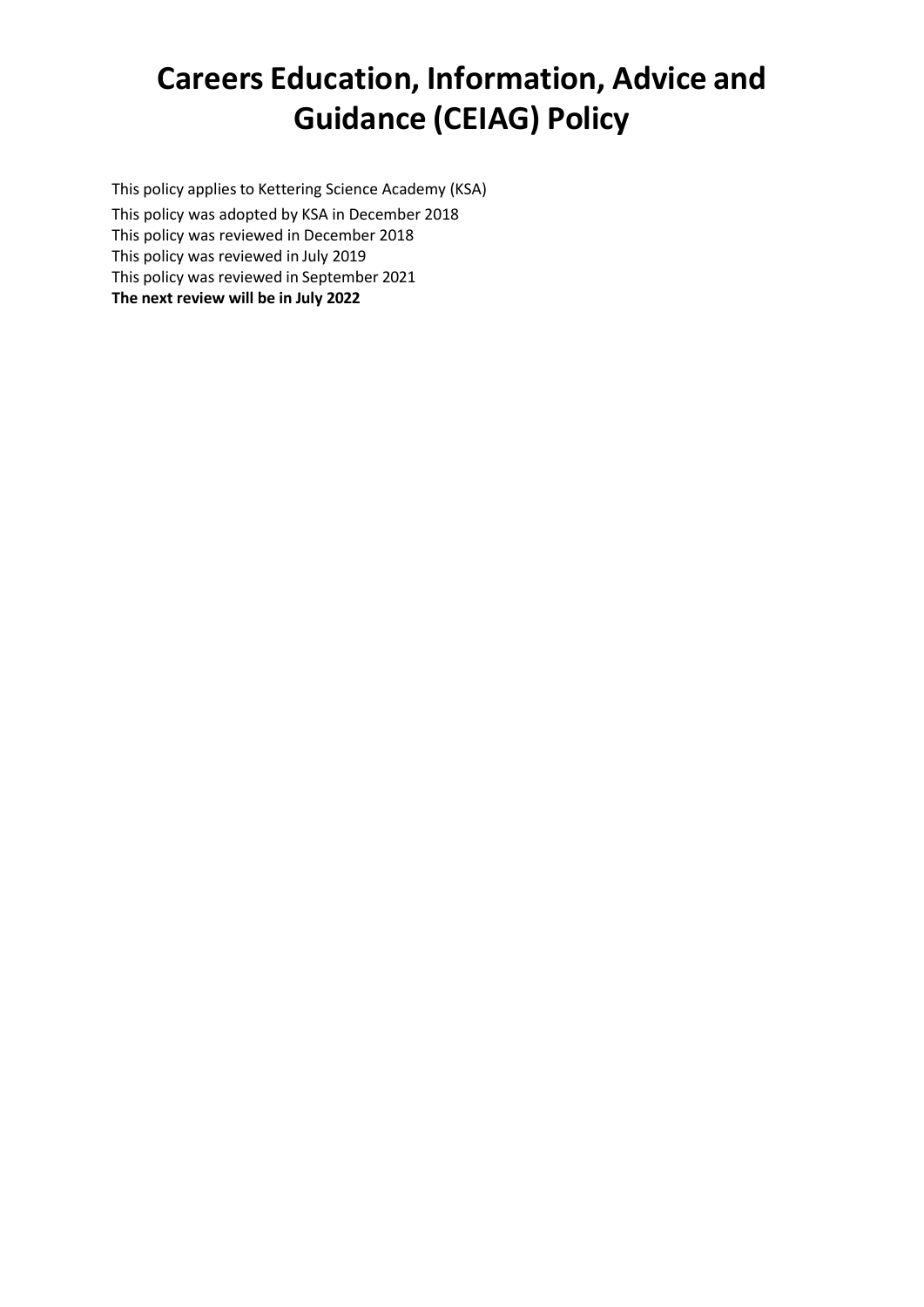### **1. Introduction**

This policy has been developed to underpin and support Kettering Science Academy's careers/CEIAG provision, in response to the DfE statutory guidance 'Careers guidance and access for education and training providers' January 2018.

The aim of this policy is to ensure that standards and resources are well-defined and in place. In turn this will provide a secure platform from which outstanding CEIAG is delivered to all our students. We are committed to meeting national and local expectations in relation to careers by:

- Providing impartial careers guidance for students in Year 7 Year 13, as required by the 2011 Education Act. In implementing this duty, we will pay particular regard to the Gatsby benchmarks regarding person guidance and Ofsted's inspection criteria for evaluating careers provision in schools (September 2015).
- Fulfilling all the criteria of the eight Gatsby benchmarks by July 2021.
- Fulfilling our duties under the Equality Act 2010 to promote equality of opportunity, foster good relations across all people, eliminate harassment and discriminatory practices and support children with protected characteristics.
- Aiming to gain a nationally recognised careers Quality Award, in order to demonstrate excellence in CEIAG, which is a recommendation of the statutory guidance.
- Ensuring KSA's CEIAG is aligned with the South East Midlands Local Enterprise Partnership (SEMLEP) 'Growing People' skills plan, with Careers and Enterprise Company support, through focus on employer engagement, relevant labour market information and provision.

KSA believes that careers guidance is a progressive journey. We work together to support students through planned programmes to ensure they receive the relevant careers information, advice and guidance that is suitable for their age and ability, through implementation of the eight Gatsby benchmarks, as written by Sir John Holman, a former Headteacher and founder of the National STEM Learning Centre.

Sir John wrote the [Good Career Guidance Report](http://www.goodcareerguidance.org.uk/assets/file?filePath=__/the-benchmarks/gatsby-sir-john-holman-good-career-guidance-2014.pdf) after carrying out extensive research. The eight benchmarks are a framework for good career guidance, developed to support schools in providing students with the best possible careers education, information, advice and guidance.

The eight Gatsby benchmarks are:

*1 - Every school and college should have an embedded programme of career education and guidance that is known and understood by pupils, parents, teachers and employers.*

*2 - Every pupil, and their parents, should have access to good-quality information about future study options and labour market opportunities. They will need the support of an informed adviser to make best use of available information.*

*3 - Pupils have different career guidance needs at different stages. Opportunities for advice and support need to be tailored to the needs of each pupil. A school's careers programme should embed equality and diversity considerations throughout.*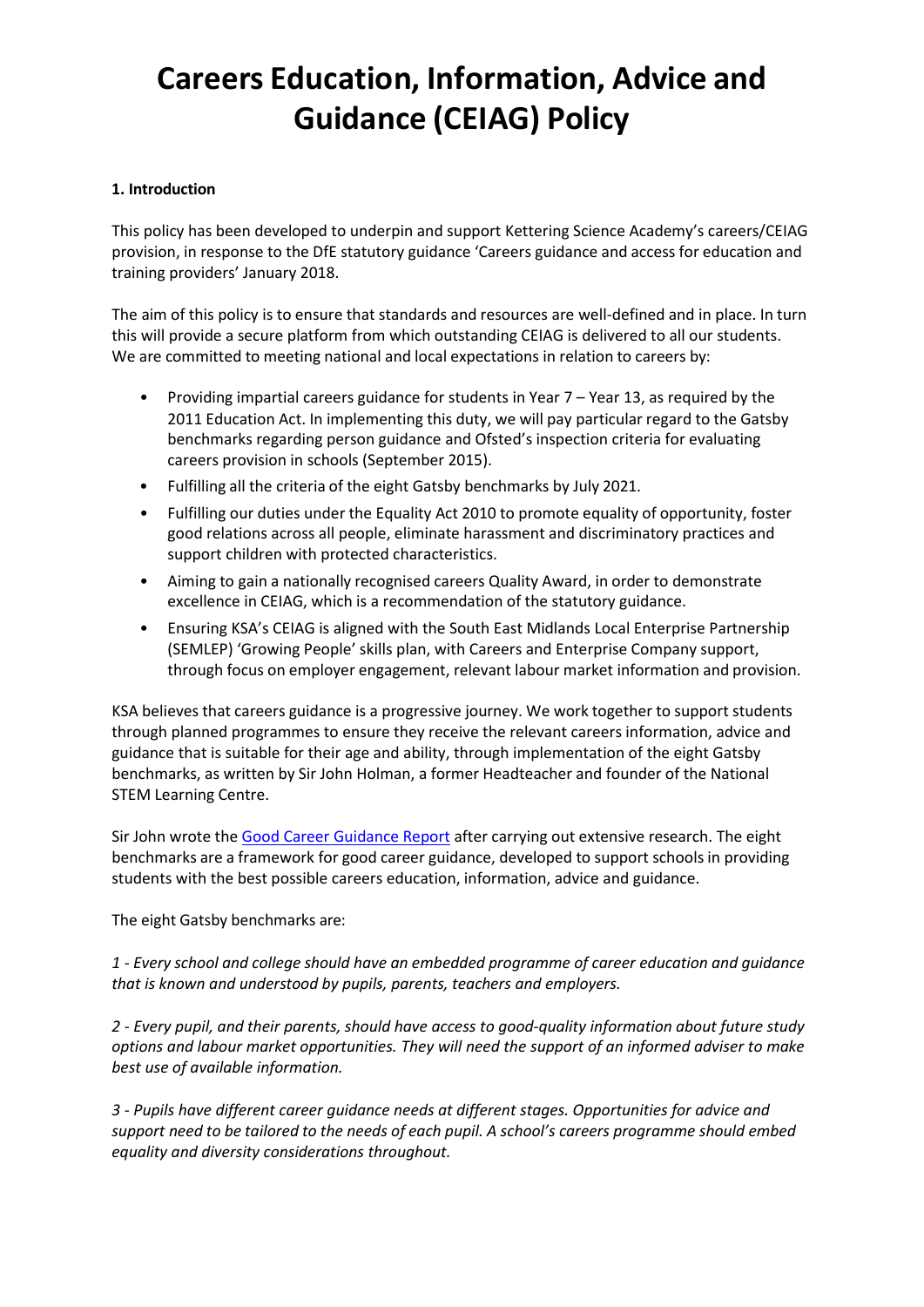*4 - All teachers should link curriculum learning with careers. For example, STEM subject teachers should highlight the relevance of STEM subjects for a wide range of future career paths.*

*5 - Every pupilshould have multiple opportunities to learn from employers about work, employment and the skills that are valued in the workplace. This can be through a range of enrichment activities including visiting speakers, mentoring and enterprise schemes.*

*6 - Every pupil should have first-hand experiences of the workplace through work visits, work shadowing and/or work experience to help their exploration of career opportunities, and expand their networks.*

*7 - All pupils should understand the full range of learning opportunities that are available to them. This includes both academic and vocational routes and learning in schools, colleges, universities and in the workplace.*

*8 - Every pupil should have opportunities for guidance interviews with a careers adviser, who could be internal (a member of school staff) or external, provided they are trained to an appropriate level. These should be available whenever significant study or career choices are being made. They should be expected for all pupils but should be timed to meet their individual needs.*

## **2. Rationale**

KSA is committed to delivering a robust Careers and Higher Education Guidance programme to all students in Years 7-13. The careers programme enables our students to explore various career routes as soon as they start their journey at the Academy. The aim of the programme is to provide them with an understanding of the world of work and support them in making decisions about their future.

Through our CEIAG programme, we wish our students to move onto their next steps having developed key employability and enterprise skills which are highly valued by employers, colleges and universities.

By working with key stakeholders, our aim is for every child to fulfil their potential and be inspired to achieve a successful future; to develop high aspirations that are appropriate to the individual and to be ambitious. It is with this objective that our CEIAG policy has been developed.

We are committed to providing a planned programme of high quality Careers Education, Information, Advice and Guidance (CEIAG) to all students and recognise the important role that careers education / work-related learning plays in:

- preparing and supporting young people to sustain employability and achieve personal and economic wellbeing throughout their lives
- empowering young people to plan and manage their own futures
- contributing to strategies for raising achievement, especially by increasing motivation
- raising aspirations and inspiring young people to achieve their full potential
- developing core competencies, such as communication, resilience, team working, problem solving and personal management
- promoting equality, diversity, social mobility and challenging stereotypes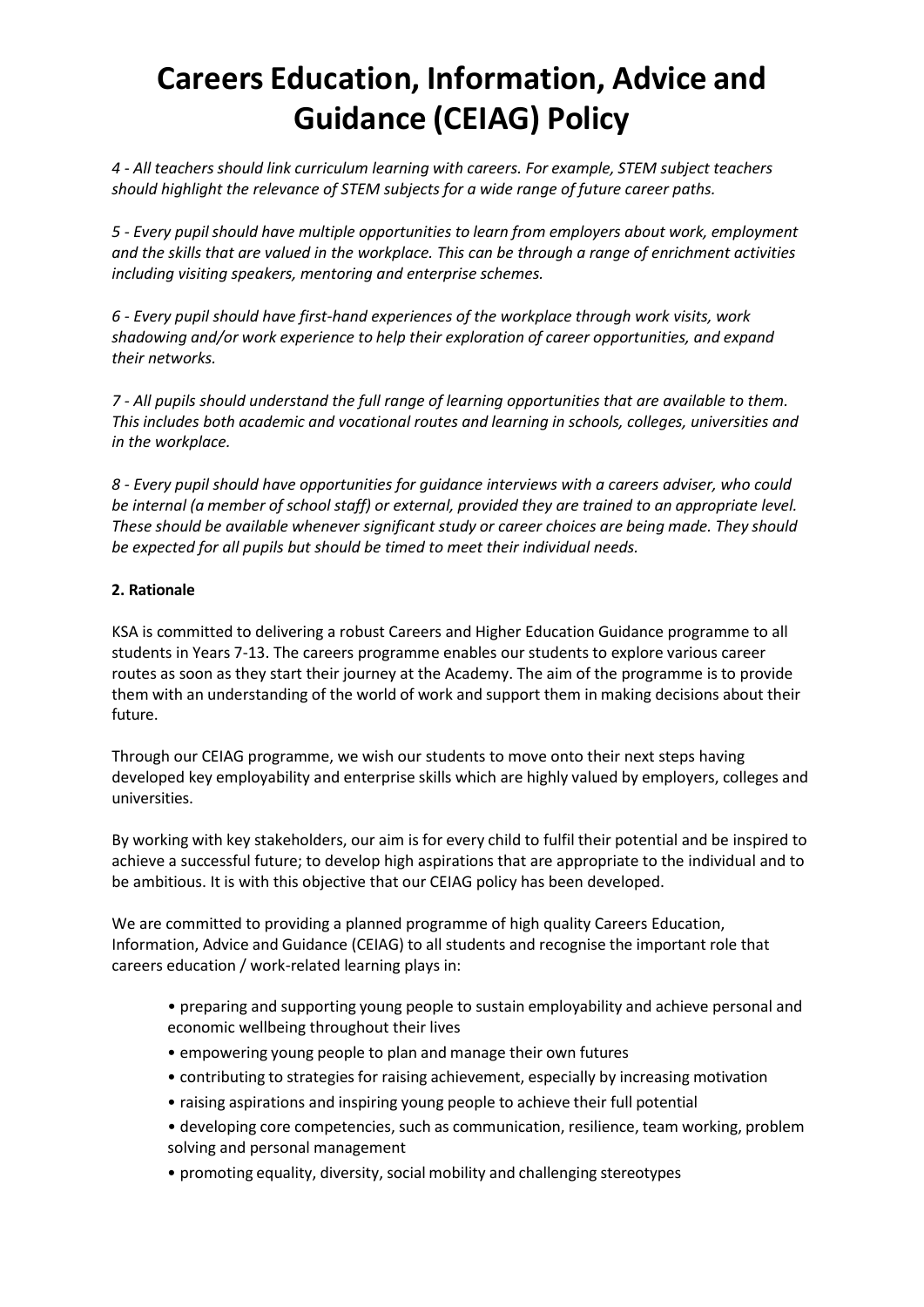## **3. Aims & Objectives**

## **Our Mission - "Ambition for All"**

At Kettering Science Academy we are ambitious for all. We pledge to provide the best possible service for all of the children in our classes and care. We will do everything in our power to help every child make good progress academically and flourish as individuals ready for the next stage of their education and the world beyond school.

We promise to care enough and to challenge enough so we can say, with honesty and pride, that every child here is helped to become the best they can be, regardless of their circumstance or starting point.

With this in mind, KSA seeks to provide a planned programme of CEIAG for students in partnership with SEMLEP, training and HE providers, businesses, parents, alumni and other external agencies.

KSA's ambition is to ensure that all students leave equipped with the relevant skills and knowledge required to successfully support their entry to the next stage of their development. To this end, our CEIAG programme has three main aims:

• Self-Development – enabling students to understand themselves, their strengths and the influences on them, acquiring the core competencies and skills necessary to enable them to access range of opportunities

• Career Exploration – investigation of opportunities in learning and work, understanding the changing world of work and labour market information

• Career Management – developing skills enabling them to make and adjust plans and to manage change and transitions.

Careers education forms an integral part of the curriculum at BWA. The taught curriculum is supported by a comprehensive programme of organised activities. Careers guidance focuses on the specific needs of individual students to promote self-awareness and personal development. BWA's aim is to provide current and relevant information, in an impartial, confidential and differentiated manner, to enable each student to make well-informed decisions about their future.

## **4. Leadership and Management**

KSA's CEIAG is planned, delivered, monitored and evaluated by Kirsty Farrar, Vice Principal, Rachael Davies, Head of 6<sup>th</sup> form, and the Careers Leader, Julie Thompson, in consultation with relevant staff, including:

- Principal Tony Segalini
- Senior Vice Principal / Kirsty Farrar
- Head of  $6<sup>th</sup>$  form / Rachael Davies
- Assistant Principal/ Steven Reid
- Vice Principal and Designated Safeguarding Lead / Claire Greaves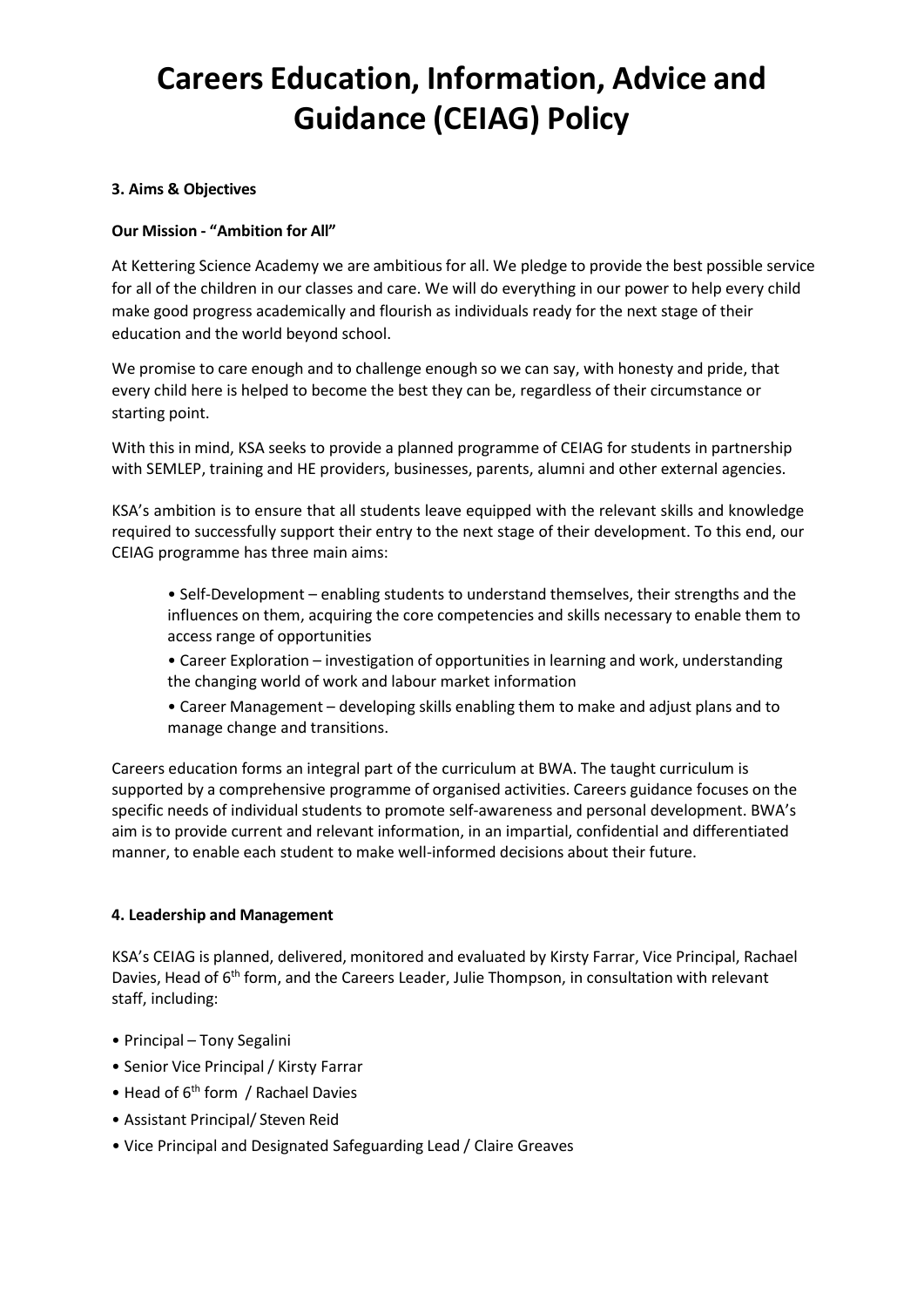• Form tutors and subject teachers

### **5. Provision**

The CEIAG programme is designed to meet the needs of students at different stages of their learning journey through school and college. It is differentiated to ensure progression through activities that are appropriate to students' stages of career learning, planning and development. Consideration for SEN learners is taken into account and activities are differentiated to ensure an inclusive approach and equality of access.

### **Key Stage 3 provision:**

- •Year 7 Careers Education programme delivered through tutor time/careers activities in careers term
- •Year 8 Careers Education programme delivered through CPD including using KUDOS psychometric tool careers programme/ careers activities in careers term
- Year 8 GCSE options discussions with form tutors
- All Year 8 students offered meeting with Careers Leader
- Guaranteed offer of a 1:1 interview with a dedicated, impartial Careers Adviser for identified, targeted students (SEN, Pupil Premium, EAL)

### **By the end of Key Stage 3 all students will have:**

• A better understanding of the full range of 14-19 opportunities for progression

• A better understanding of their strengths and areas for development, and support to evaluate how these might inform future choices in learning and work

- An understanding of some of the qualities, attitudes and skills needed for employability
- Used online careers resources to research information about opportunities and apply their findings to help to make informed choices for Key Stage 4 Options
- Received appropriate advice and guidance on Key Stage 4 options

#### **Key Stage 4 provision:**

- •Year 9 Careers Education programme delivered through CPD/ careers activities in careers term
- •Year 10 Careers Education programme including review of KUDOS /psychometric tool careers programme/ careers activities in careers term
- All Year 10 students offered meeting with dedicated and impartial Careers Adviser
- Year 9 Career Conversations with industry speakers
- •Year 10 career conversations/assemblies with industry speakers/training providers/HE/FE
- Careers Fair for parents and students supported by employers, local training providers, universities, and other external agencies
- Guaranteed offer of a 1:1 interview with a dedicated, impartial Careers Adviser for identified, targeted students (SEN, Pupil Premium, EAL)

#### **By the end of Key Stage 4, all students will have:**

• Enhanced their self-knowledge, career management and employability skills.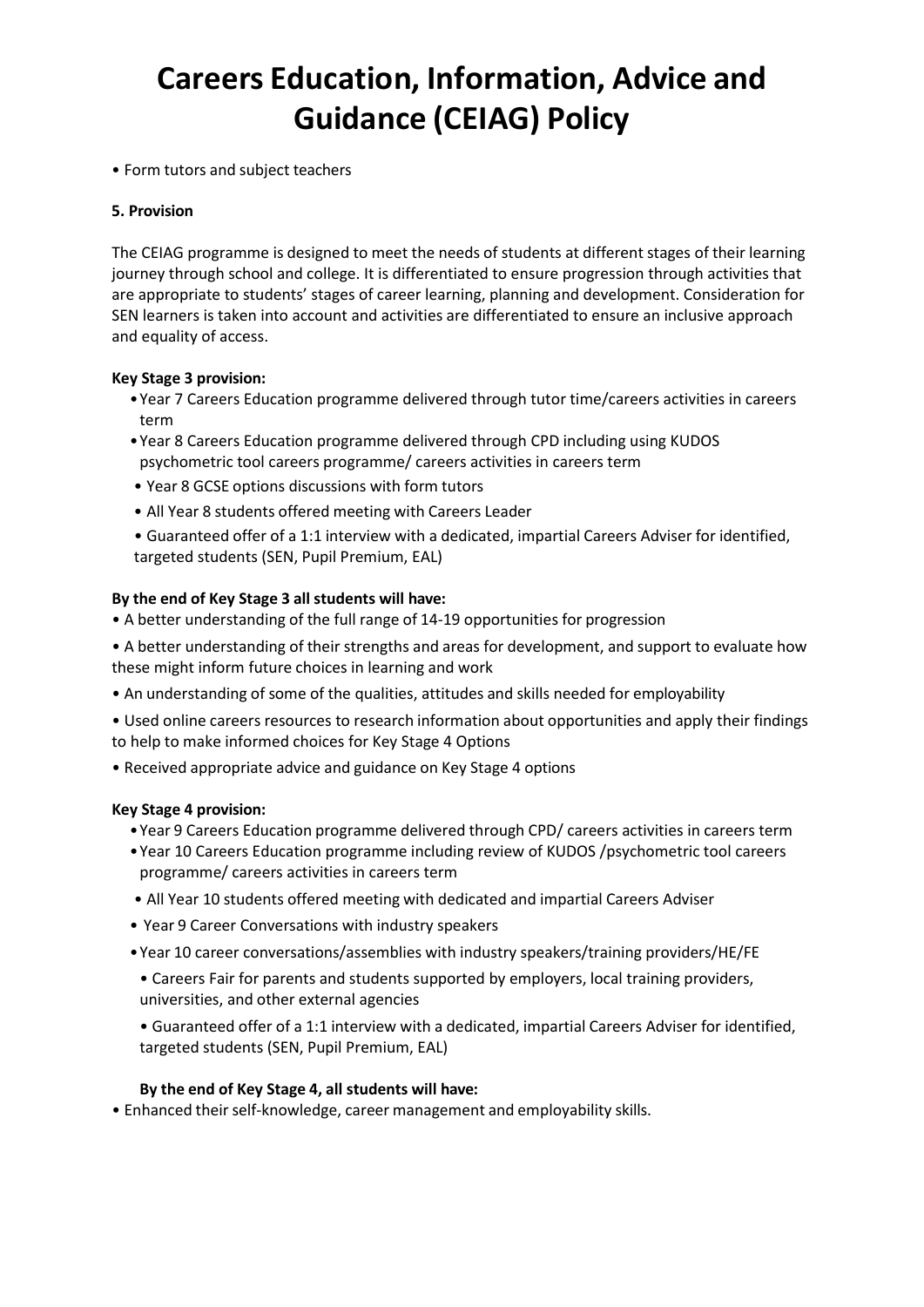• Used online resources and other sources to investigate and explore future choices and progression routes.

- Experienced the world of work through industry speakers
- Been given direct access to employers, colleges, training providers and universities

• Been given guidance to help identify a range of post-16 options and support networks that they can use to plan and negotiate their career pathways.

• Been provided with the resources to complete the post-16 application procedures, including CVs, personal statements, and preparation for interview.

• Received appropriate advice and guidance on Key Stage 5 options

### **Key Stage 5 provision:**

- •Year 12 Careers Education programme delivered through assemblies with industry/alumni speakers during the year/ careers activities in careers term
- Year 12 IEC enrichment programme and Global Learning programme, including work experience option - throughout the year
- Year 12 Mock Interview workshop on skills for students not applying to university
- Assemblies on work experience, alumni, student finance and other relevant topics
- •Year 12 visit to Skills Show
- •Year 12 visit to UCAS Convention
- •Year 12 visits to Universities
- Year 12 and 13 Early Entry (Medicine/Dentistry/Veterinary/Oxbridge) support programme
- Opportunity for all Year 12 students to request a 1:1 interview with dedicated, impartial Careers Adviser
- •All Year 13 students offered meeting with dedicated and impartial Careers Adviser
- •Access to KUDOS/ psychometric online (16 personalities) tool careers programme as required
- •Future First for CV/Interview Workshops
- •Year 12 visit to Oxbridge Student Convention
- •Careers and Gap Year Fair for parents and students supported by employers, local training providers, universities, and other external agencies –
- Guaranteed offer of a 1:1 interview with a dedicated, impartial Careers Adviser for identified, targeted students (SEN, Pupil Premium, EAL)

#### **By the end of Stage 5 all students will have:**

- Enhanced their self-knowledge, career management and employability skills.
- Used ICT software and other sources to investigate and explore future choices and progression routes.
- Received guidance through the UCAS application procedure.
- Been given direct access to employers and universities.
- Been given guidance to help identify a range of Post-18 options.
- Been provided with the resources to develop their CVs, personal statements, and interview preparation.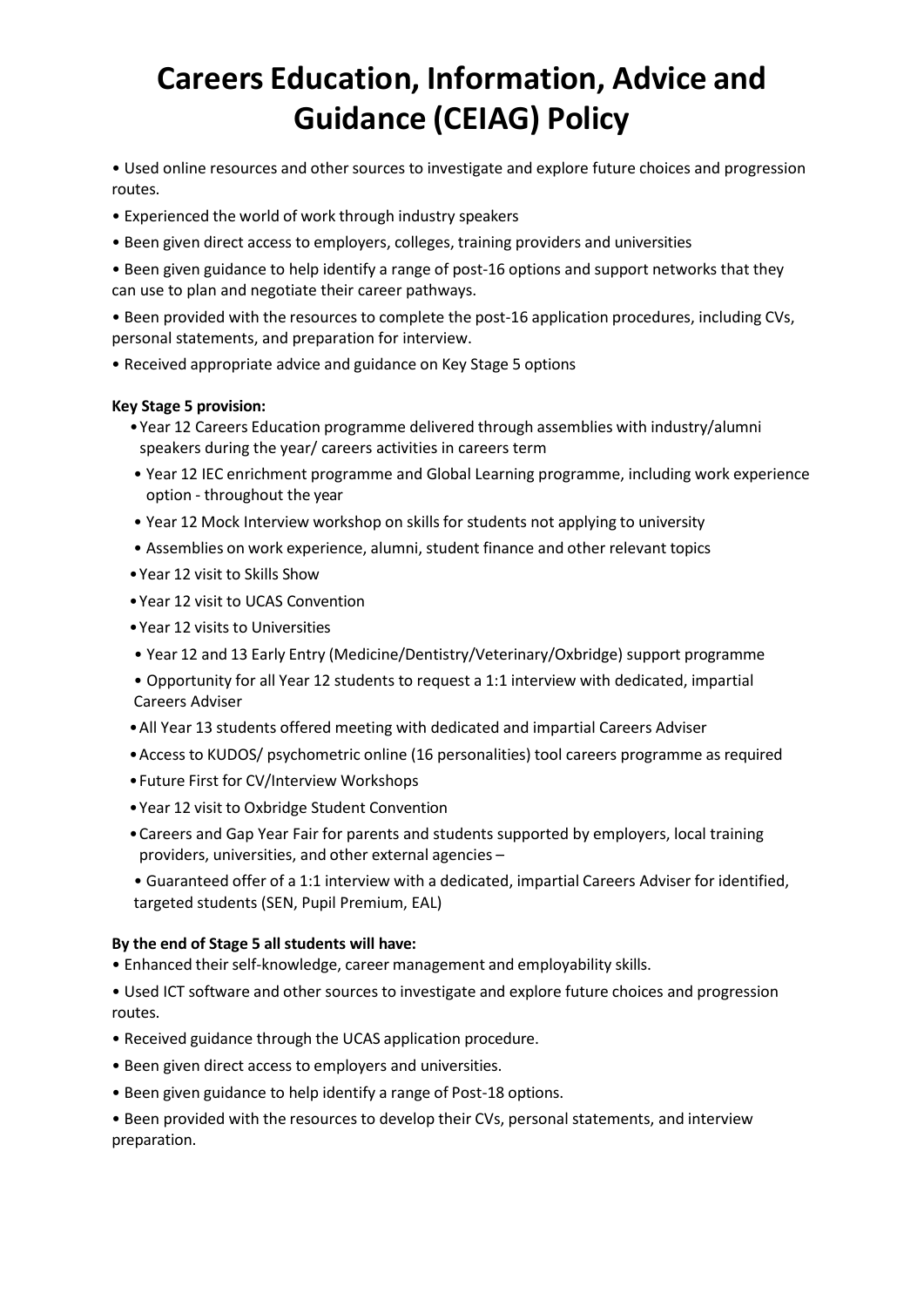### **5. Resources**

A careers library/study center are available at KSA. It is easily accessible to both students and staff. Materials are audited annually and replaced when necessary.

### **6. Staff Development and CPD**

Staff training needs for planning and delivering the CEIAG programme are identified through staff appraisal and activities planned to meet them. The Careers Lead regularly attend careers meetings / networking events as well as industry specific events, in order to ensure they are up to date with all industry and labour market information.

### **7. Monitoring, review and evaluation**

The Careers Leader are responsible for the monitoring, review and evaluation of the programme. A system for evaluating the programme is in development. Activities that form part of the CEIAG programme will be evaluated and information used to inform planning for the next year. Evaluation will focus on how effective the event/activity has been in helping students to achieve the intended learning outcomes. KSA's evaluation system regarding CEIAG will draw information from a number of sources, including:

- Student, parents and staff surveys
- Compass Plus Careers monitoring programme in school
- Regular meetings with Careers Adviser
- Evaluation of activities as and when they happen for one-off activities
- Evaluation of on-going activities at the end of the academic year
- Student feedback e.g. Careers Fair evaluations
- Information on intended destinations for year 11, 12 and 13 students
- NEET and destination data

This will then be turned into a detailed improvement plan, which will be linked to the overall School Improvement Plan. The Careers Leader reports annually to the SLT and Local Governing Bodies.

#### **8. Partnerships and Service Level Agreements**

The CEIAG programme is greatly enhanced through our links with a number of partners. We constantly strive to expand and improve our links with employers and other local organisations. CEIAG is delivered in partnership SEMLEP, alumni, local employers, and training providers. Partnerships agreements and Service Level Agreements are reviewed annually.

#### **9. Business Links**

KSA is a member of the Careers and Enterprise Programme. Our SEMLEP link, Paul Thompson and Careers and Enterprise Company Enterprise Adviser, work with us to build employer engagement and to create lasting connections between the trust and local businesses.

KSA has relationships with a wide range of businesses from different industries; these relationships are utilised to ensure CEIAG is relevant and where possible delivered by those in industry. These relationships are reviewed annually and new partnerships are constantly being sought.